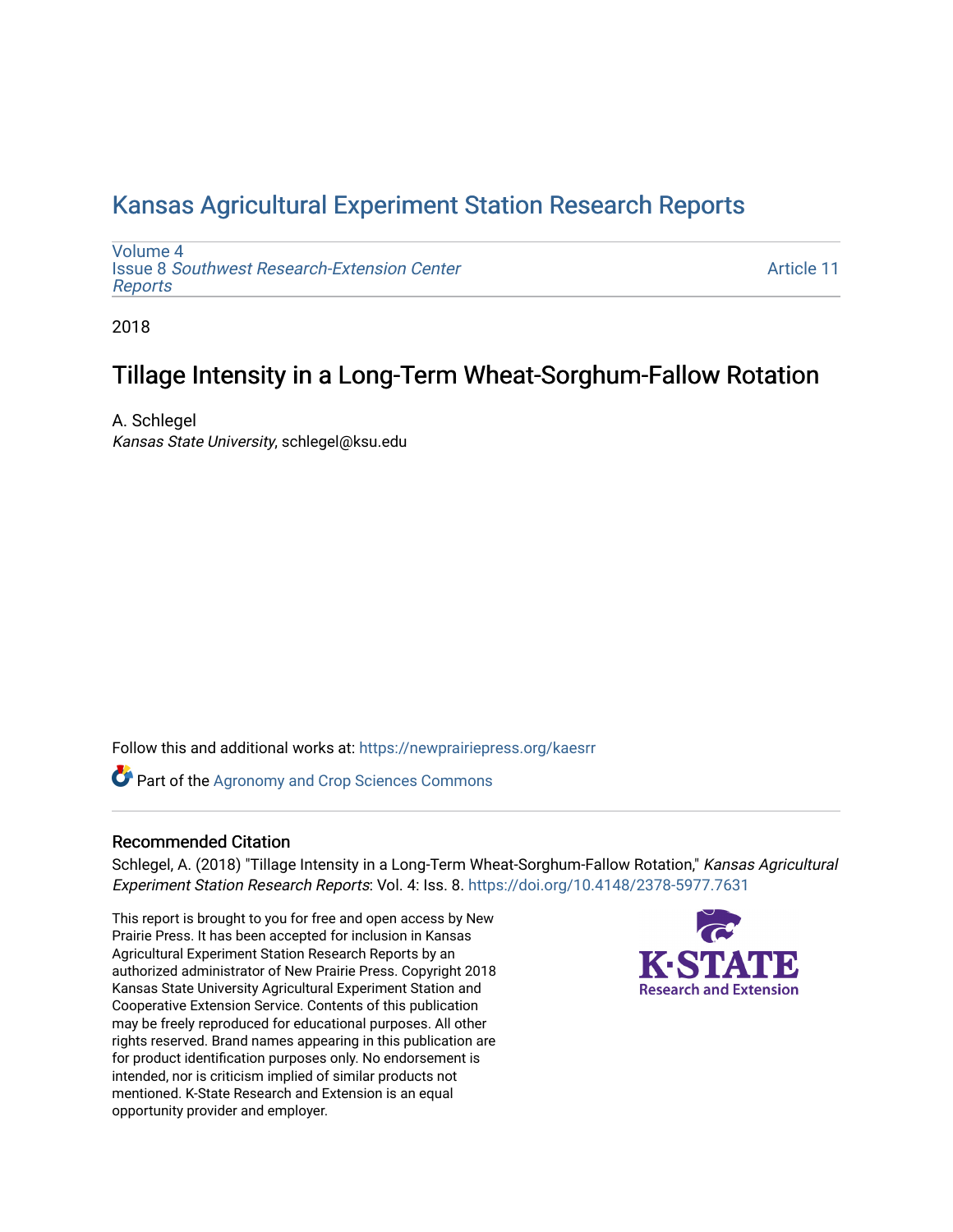## Tillage Intensity in a Long-Term Wheat-Sorghum-Fallow Rotation

### Abstract

Grain yields of wheat and grain sorghum increased with decreased tillage intensity in a wheat-sorghumfallow (WSF) rotation. In 2016, available soil water at wheat and sorghum planting was greater for reduced till (RT) than no-till (NT) and least for conventional till (CT). Averaged across the 16-yr study, available soil water at wheat and sorghum planting was similar for RT and NT and about 1 inch greater than CT. Averaged across the past 16 years, NT wheat yields were 4 bu/a greater than RT and 7 bu/a greater than CT. Grain sorghum yields in 2016 were 15 bu/a greater with long-term NT than short-term NT. Averaged across the past 16 years, sorghum yields with long-term NT have been 70% greater than with short-term NT (68 vs. 40 bu/a).

### Keywords

long-term tillage study, tillage intensity, wheat-sorghum-fallow rotation

### Creative Commons License



This work is licensed under a [Creative Commons Attribution 4.0 License](https://creativecommons.org/licenses/by/4.0/).

### Cover Page Footnote

The U.S. Department of Agriculture, Agricultural Research Service Ogallala Aquifer Program partially supported this research project.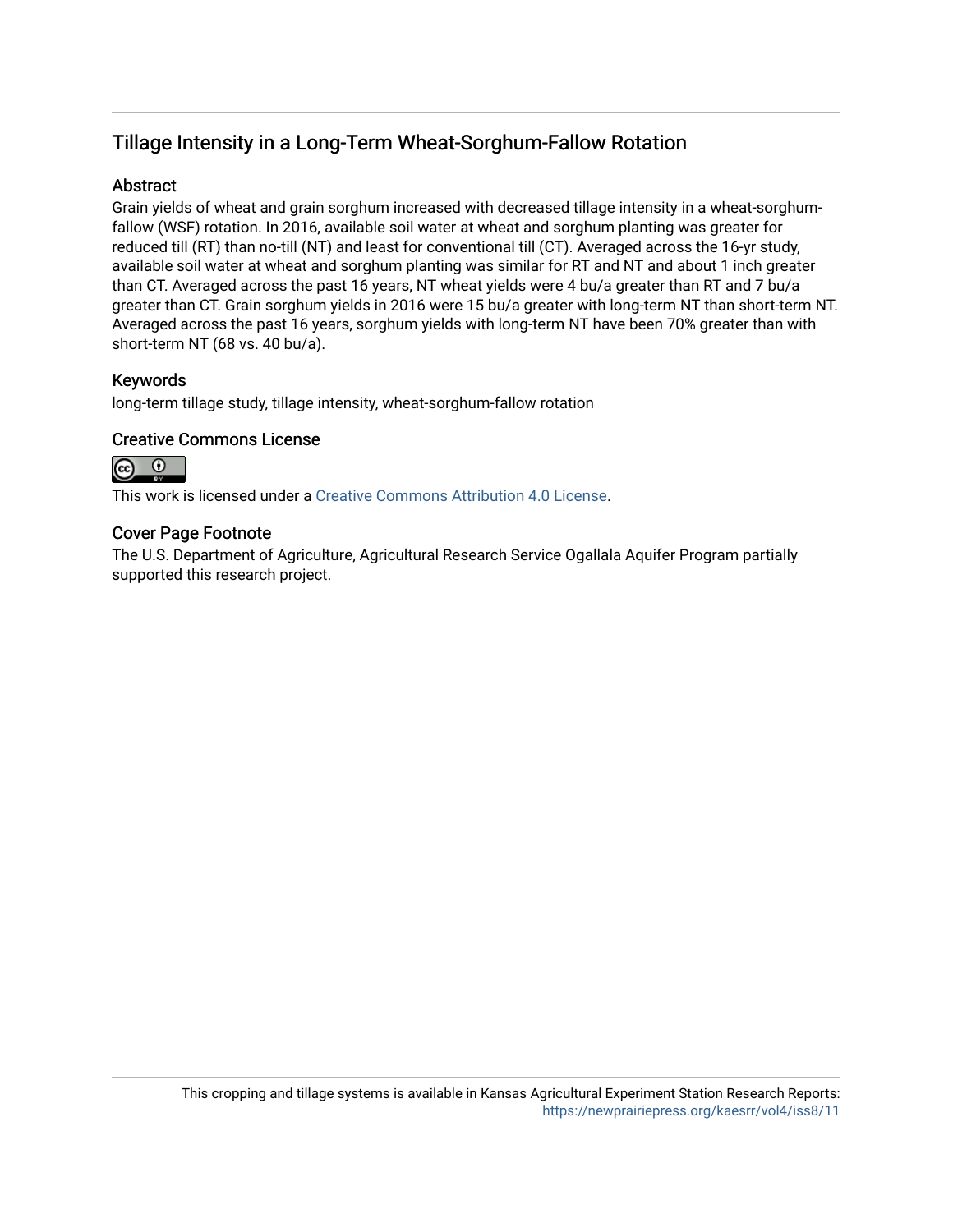

# 2018 SWREC Agricultural Research

# Tillage Intensity in a Long-Term Wheat-Sorghum-Fallow Rotation

*A. Schlegel*

## Summary

This study was initiated in 1991 at the Kansas State University Southwest Research-Extension Center near Tribune, KS. The purpose of the study was to identify the effects of tillage intensity on precipitation capture, soil water storage, and grain yield in a wheatsorghum-fallow rotation. Grain yields of wheat and grain sorghum increased with decreased tillage intensity in a wheat-sorghum-fallow (WSF) rotation. In 2017, available soil water at sorghum planting was greater for reduced tillage (RT) than no-tillage (NT) or conventional tillage (CT). For wheat there were no differences in available soil water at planting. Averaged across the 17-yr study, available soil water at wheat planting was similar for RT and NT and about 1 inch greater than CT. For sorghum, average available soil water at planting was greater in the order RT>NT>CT. Averaged across the past 17 years, NT wheat yields were 4 bu/a greater than RT and 6 bu/a greater than CT. Grain sorghum yields in 2017 were similar for long-term NT and short-term NT while greater than CT. Averaged across the past 17 years, sorghum yields with longterm NT have been 57% greater than with short-term NT (74 vs. 47 bu/a).

## Experimental Procedures

Research on different tillage intensities in a WSF rotation at the Tribune, KS, unit of the Southwest Research-Extension Center was initiated in 1991. The three tillage intensities in this study are conventional (CT), reduced (RT), and no-tillage (NT). The CT system was tilled as needed to control weed growth during the fallow period. On average, this resulted in 4 to 5 tillage operations per year, usually with a blade plow or field cultivator. The RT system originally used a combination of herbicides (1 to 2 spray operations) and tillage (2 to 3 tillage operations) to control weed growth during the fallow period; however, in 2001, the RT system was changed to using NT from wheat harvest through sorghum planting (short-term NT) and CT from sorghum harvest through wheat planting. The NT system exclusively used herbicides to control weed growth during the fallow period. All tillage systems used herbicides for in-crop weed control.

## Results and Discussion

## *Soil Water*

The amount of available water in the soil profile (0 to 8 ft) at wheat planting varied greatly from year to year (Figure 1). In 2017, available soil water at wheat planting was greater with RT than NT and least with CT. Averaged across the 16-yr study, available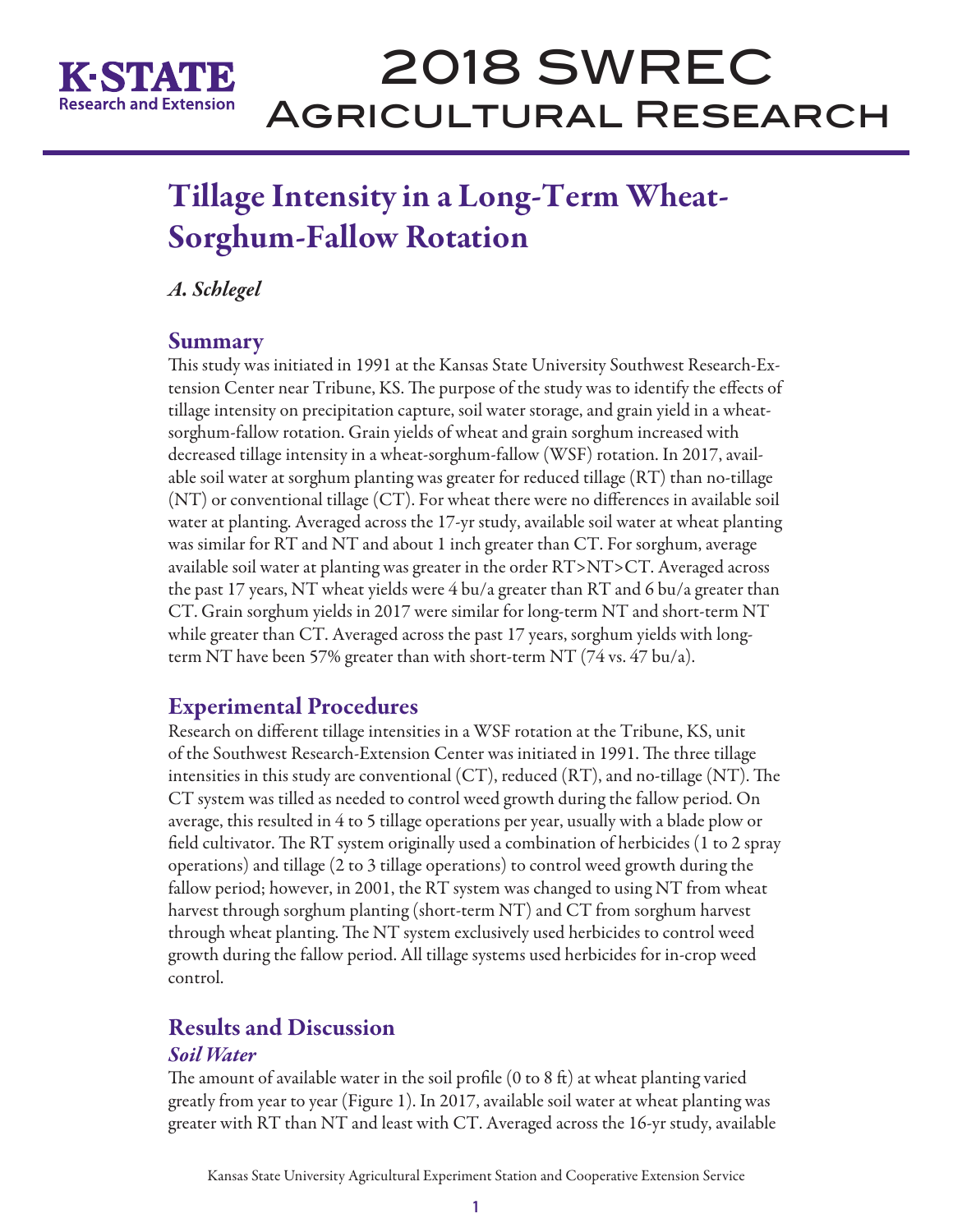soil water at wheat planting was similar for RT and NT (about 7 inches) and about 1 inch greater than CT.

Similar to wheat, the amount of available water in the soil profile at sorghum planting varied greatly from year to year (Figure 2). In 2017, available soil water at sorghum planting was greater with RT than NT and least with CT. On average, available soil water at sorghum planting was greater with RT than NT and NT was greater than CT.

## *Grain Yields*

Wheat yields in 2017 were low because of severe infestation of wheat streak mosaic (Table 1). Since 2001, wheat yields have been depressed in 11 of 17 years, primarily because of lack of precipitation, while winterkill reduced yields in 2015 and disease in 2017. Reduced tillage and NT increased wheat yields. On average, wheat yields were 6 bu/a higher for NT (23 bu/a) than CT (17 bu/a). Wheat yields for RT were 2 bu/a greater than CT even though both systems had tillage prior to wheat. Yields of NT were significantly less than CT or RT in only 1 of the 17 years.

Grain sorghum yields in 2017 were more than twice as high as the long-term average (Table 2). Sorghum yields were similar for NT and RT with both being greater than CT. The yield benefit from reducing tillage is greater for grain sorghum than wheat. Grain sorghum yields for RT averaged 17 bu/a more than CT, whereas NT averaged 27 bu/a more than RT. For sorghum, both RT and NT used herbicides for weed control during fallow, so the difference in yield could be attributed to short-term compared with long-term NT. This yield benefit with long-term vs. short-term NT has been observed in most years since the RT system was changed in 2001. Averaged across the past 17 years, sorghum yields with long-term NT have been 57% greater than with short-term NT (74 vs. 47 bu/a).

## Acknowledgment

The U.S. Department of Agriculture, Agricultural Research Service Ogallala Aquifer Program partially supported this research project.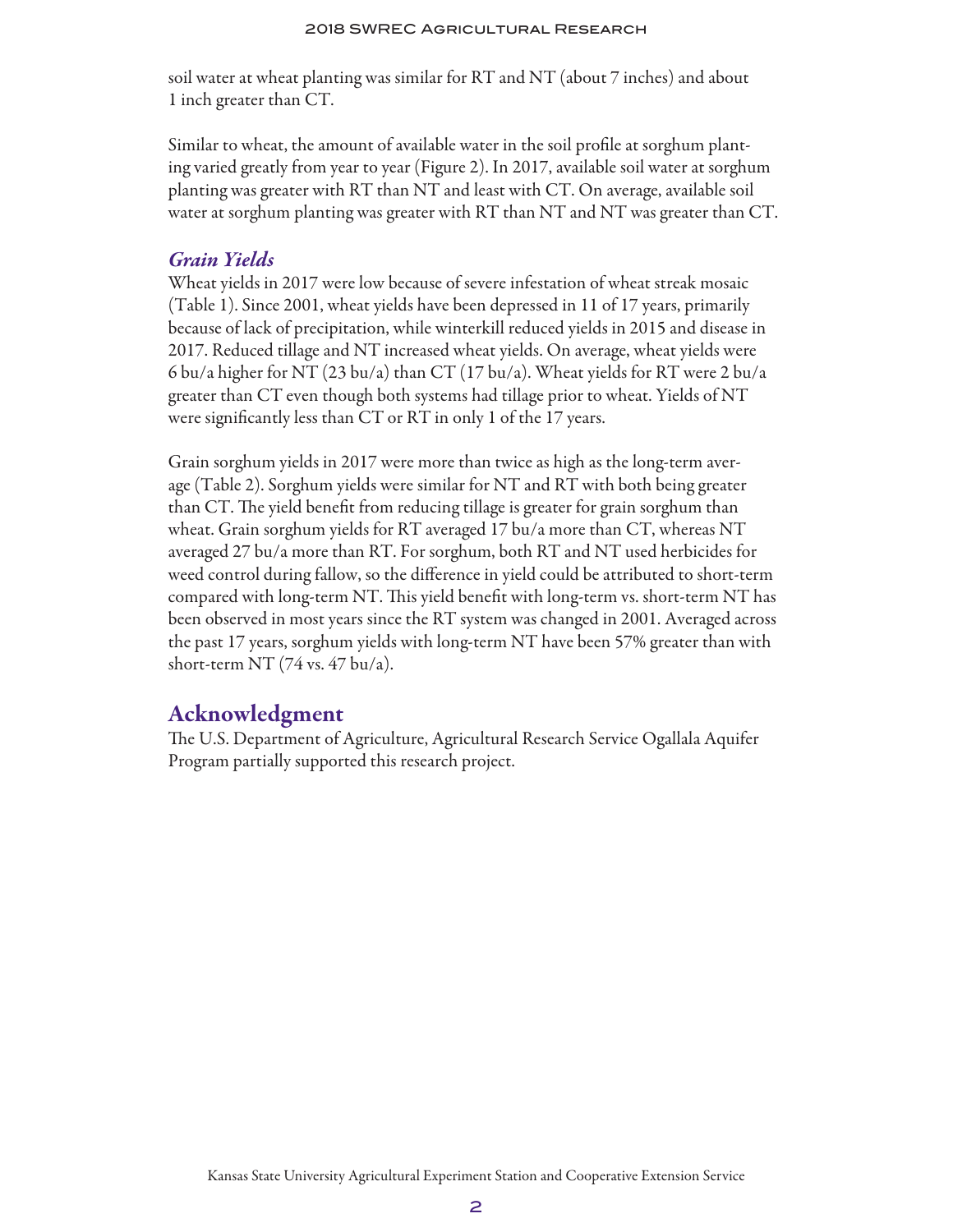| 2018 SWREC AGRICULTURAL RESEARCH |  |
|----------------------------------|--|
|----------------------------------|--|

|      |                  |                  | ANOVA $(P > F)$                 |                |           |       |                  |
|------|------------------|------------------|---------------------------------|----------------|-----------|-------|------------------|
|      |                  |                  |                                 | <b>LSD</b>     |           |       | Tillage $\times$ |
| Year | Conventional     | Reduced          | No-tillage                      | (0.05)         | Tillage   | Year  | year             |
|      |                  |                  | bu/a -------------------------- |                |           |       |                  |
| 2001 | 17               | $40\,$           | 31                              | $\,8\,$        | 0.002     |       |                  |
| 2002 | $\mathbf{0}$     | $\mathbf{0}$     | $\mathbf{0}$                    | ---            |           |       |                  |
| 2003 | $22\,$           | 15               | 30                              | 7              | 0.007     |       |                  |
| 2004 | $\mathbf{1}$     | $\mathbf{2}$     | $\overline{4}$                  | $\mathfrak{2}$ | 0.001     |       |                  |
| 2005 | 32               | 32               | 39                              | 12             | 0.360     |       |                  |
| 2006 | $\boldsymbol{0}$ | $\sqrt{2}$       | 16                              | 6              | 0.001     |       |                  |
| 2007 | 26               | 36               | 51                              | 15             | 0.017     |       |                  |
| 2008 | 21               | 19               | 9                               | 14             | 0.142     |       |                  |
| 2009 | $\,8\,$          | $10\,$           | 22                              | $\mathfrak g$  | $0.018\,$ |       |                  |
| 2010 | 29               | 35               | 50                              | $\,8\,$        | 0.002     |       |                  |
| 2011 | 22               | 20               | $20\,$                          | 7              | 0.649     |       |                  |
| 2012 | $\boldsymbol{0}$ | $\mathbf{1}$     | 5                               | $\mathbf 1$    | 0.001     |       |                  |
| 2013 | $\boldsymbol{0}$ | $\boldsymbol{0}$ | $\boldsymbol{0}$                | ---            | ---       |       |                  |
| 2014 | $10\,$           | 11               | $18\,$                          | 12             | 0.336     |       |                  |
| 2015 | $10\,$           | 9                | 9                               | $\mathfrak{g}$ | 0.966     |       |                  |
| 2016 | $72\,$           | 85               | 82                              | 18             | 0.239     |       |                  |
| 2017 | 13               | 12               | 12                              | 9              | 0.970     |       |                  |
|      |                  |                  |                                 |                |           |       |                  |
| Mean | 17c              | 19 <sub>b</sub>  | 23a                             | $\mathfrak{2}$ | 0.001     | 0.001 | 0.001            |

Table 1. Wheat response to tillage in a wheat-sorghum-fallow rotation, Tribune, KS, 2001–2017

ANOVA = analysis of variance.

LSD = least significant difference.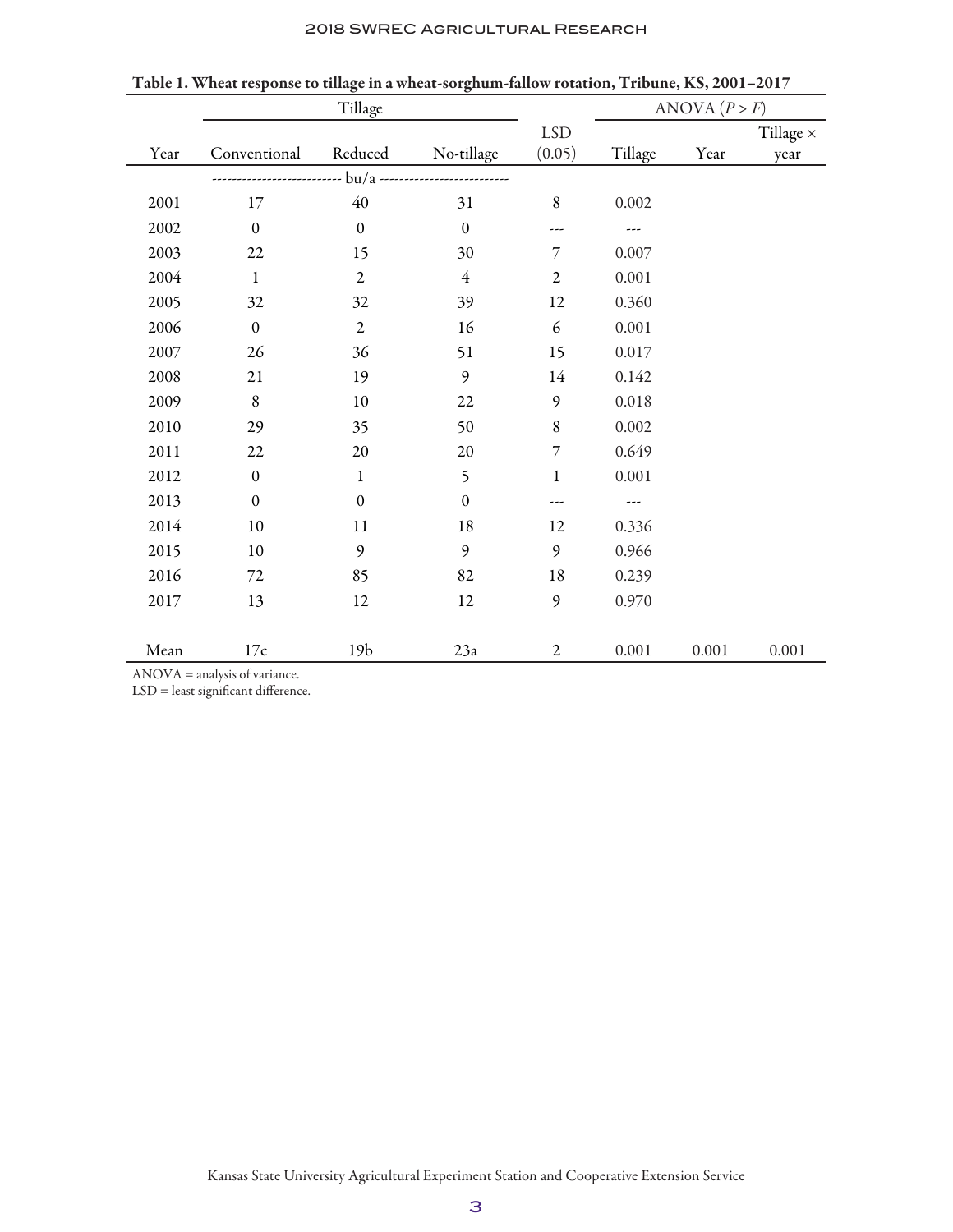|      | Tillage          |                  |                                   |                | ANOVA $(P > F)$ |       |                  |
|------|------------------|------------------|-----------------------------------|----------------|-----------------|-------|------------------|
|      |                  |                  |                                   | <b>LSD</b>     |                 |       | Tillage $\times$ |
| Year | Conventional     | Reduced          | No-tillage                        | (0.05)         | Tillage         | Year  | year             |
|      |                  |                  | - bu/a -------------------------- |                |                 |       |                  |
| 2001 | 6                | 43               | 64                                | $\overline{7}$ | 0.001           |       |                  |
| 2002 | $\boldsymbol{0}$ | $\boldsymbol{0}$ | $\boldsymbol{0}$                  | ---            |                 |       |                  |
| 2003 | $\overline{7}$   | $\overline{7}$   | $37\,$                            | $\,8\,$        | 0.001           |       |                  |
| 2004 | $44$             | 67               | 118                               | 14             | 0.001           |       |                  |
| 2005 | 28               | 38               | 61                                | 35             | 0.130           |       |                  |
| 2006 | $\overline{4}$   | $\mathfrak{Z}$   | 29                                | 10             | 0.001           |       |                  |
| 2007 | 26               | 43               | 62                                | 42             | 0.196           |       |                  |
| 2008 | 16               | 25               | 40                                | 20             | 0.071           |       |                  |
| 2009 | 19               | 5                | $72\,$                            | 31             | 0.004           |       |                  |
| 2010 | $10\,$           | 26               | 84                                | 9              | 0.001           |       |                  |
| 2011 | 37               | $78\,$           | 113                               | 10             | 0.001           |       |                  |
| 2012 | $\boldsymbol{0}$ | $\boldsymbol{0}$ | $\boldsymbol{0}$                  | ---            | ---             |       |                  |
| 2013 | 37               | 51               | $78\,$                            | 32             | 0.053           |       |                  |
| 2014 | 38               | 72               | 94                                | 28             | 0.008           |       |                  |
| 2015 | 56               | 60               | 102                               | 55             | 0.153           |       |                  |
| 2016 | 55               | 124              | 139                               | 47             | 0.010           |       |                  |
| 2017 | 121              | 163              | 159                               | 33             | 0.038           |       |                  |
|      |                  |                  |                                   |                |                 |       |                  |
| Mean | 30c<br>$1 \cdot$ | 47 <sub>b</sub>  | 74a                               | 5              | 0.001           | 0.001 | 0.001            |

Table 2. Grain sorghum response to tillage in a wheat-sorghum-fallow rotation, Tribune, KS, 2001–2017

ANOVA = analysis of variance.

LSD = least significant difference.